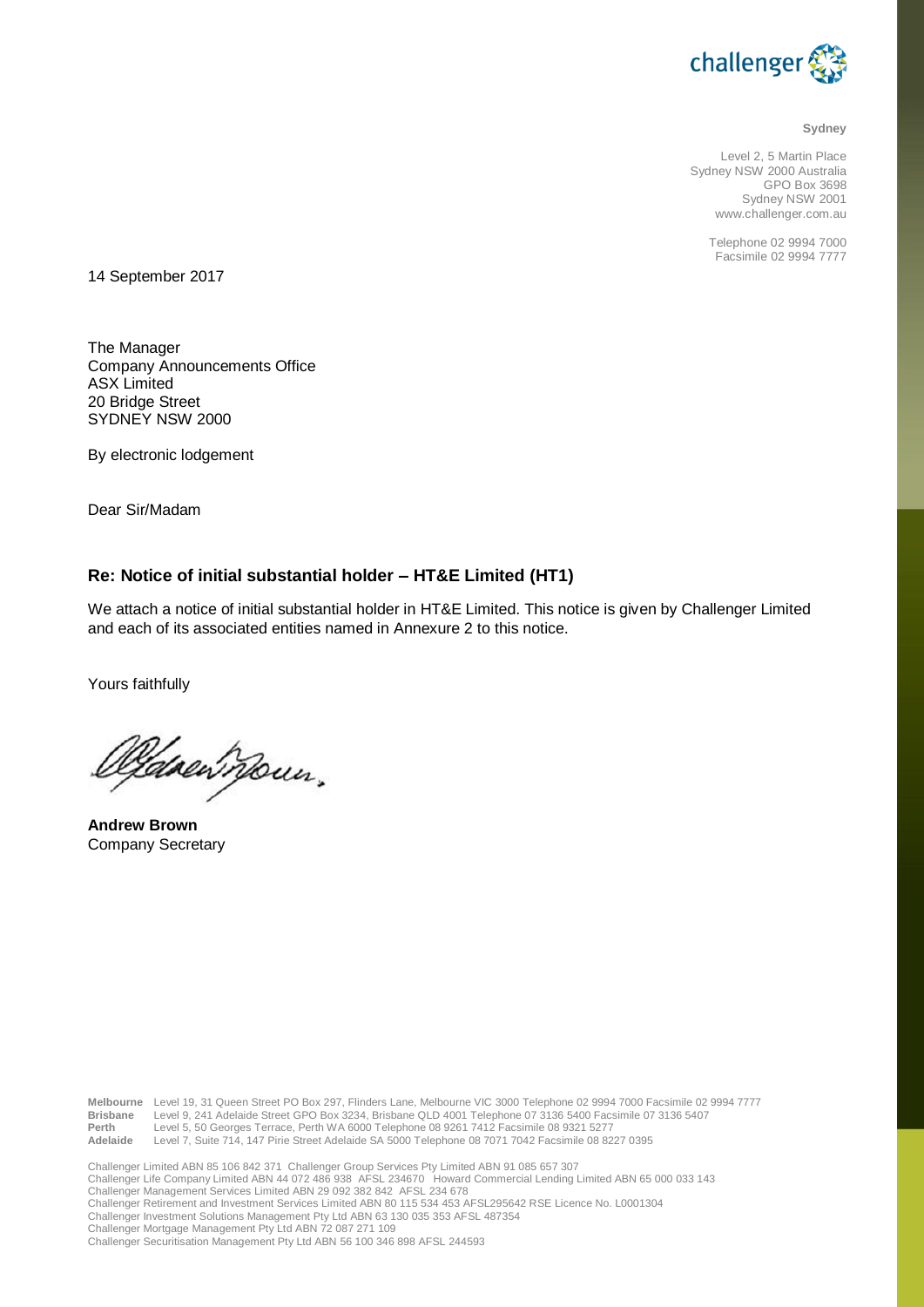## **Form 603**

**Section 671B Corporations Act 2001**

## **Notice of initial substantial holder**

| To CompanyName/Scheme                        | <b>HT&amp;E LIMITED</b>                                           |  |
|----------------------------------------------|-------------------------------------------------------------------|--|
| <b>ACN/ARSN</b>                              | 008 637 643                                                       |  |
| 1. Details of substantial holder (1)<br>Name | <b>Challenger Limited (and its entities listed in Annexure 2)</b> |  |
| ACN/ARSN (if applicable)                     | 106 842 371                                                       |  |
| The holder became a substantial holder on    | 12/09/2017                                                        |  |

### **2. Details of voting power**

The total number of votes attached to all the voting shares in the company or voting interests in the scheme that the substantial holder or an associate (2) had a relevant interest (3) in on the date the substantial holder became a substantial holder are as follows:

| Class of securities (4)    | Number of securities         | Person's votes (5) | Voting power (6) |
|----------------------------|------------------------------|--------------------|------------------|
|                            |                              |                    |                  |
| <b>Ordinary Fully Paid</b> | <b>Same as persons votes</b> | 15.428.543         | $5.01\%$         |

### **3. Details of relevant interests**

The nature of the relevant interest the substantial holder or an associate had in the following voting securities on the date the substantial holder became a substantial holder are as follows:

| Holder of relevant interest                                          | Nature of relevant interest (7)                                                                                                                                                                                                                                                              | Class and number of securities |
|----------------------------------------------------------------------|----------------------------------------------------------------------------------------------------------------------------------------------------------------------------------------------------------------------------------------------------------------------------------------------|--------------------------------|
| <b>Challenger Limited (and its</b><br>entities listed in Annexure 2) | <b>Ordinary Fully Paid securities</b><br>purchased and sold on market<br>and acquired (via off market<br>transfer) by Challenger Limited<br>(and its entities listed in Annexure<br>2) and obtains a relevant interest<br>by virtue of section 608(3) of the<br>Corporations Act 2001 (Cth). | <b>Refer Annexure 1</b>        |

### **4. Details of present registered holders**

The persons registered as holders of the securities referred to in paragraph 3 above are as follows:

| Holder of relevant interest                                           | Registered holder of securities  | Person entitled to be registered as<br>holder (8) | Class and number of<br>securities |
|-----------------------------------------------------------------------|----------------------------------|---------------------------------------------------|-----------------------------------|
| <b>Challenger Limited (and its entities</b>                           | <b>BNP Paribas Nominees Pty</b>  | <b>BNP Paribas Nominees Pty Limited</b>           | 5,459,055 (Ordinary Fully         |
| listed in Annexure 2)                                                 | Limited                          |                                                   | Paid)                             |
| <b>Challenger Limited (and its entities</b>                           | <b>Citicorp Nominees Pty</b>     | <b>Citicorp Nominees Pty Limited</b>              | 4,262,651 (Ordinary Fully         |
| listed in Annexure 2)                                                 | Limited                          |                                                   | Paid)                             |
| <b>Challenger Limited (and its entities</b>                           | J P Morgan Nominees              | J P Morgan Nominees Australia                     | 4,635,944 (Ordinary Fully         |
| listed in Annexure 2)                                                 | <b>Australia Limited</b>         | Limited                                           | Paid)                             |
| <b>Challenger Limited (and its entities)</b><br>listed in Annexure 2) | <b>National Nominees Limited</b> | <b>National Nominees Limited</b>                  | 589,795 (Ordinary Fully<br>Paid)  |
| <b>Challenger Limited (and its entities</b><br>listed in Annexure 2)  | <b>UBS Nominees Pty Limited</b>  | <b>UBS Nominees Pty Limited</b>                   | 481,098 (Ordinary Fully<br>Paid)  |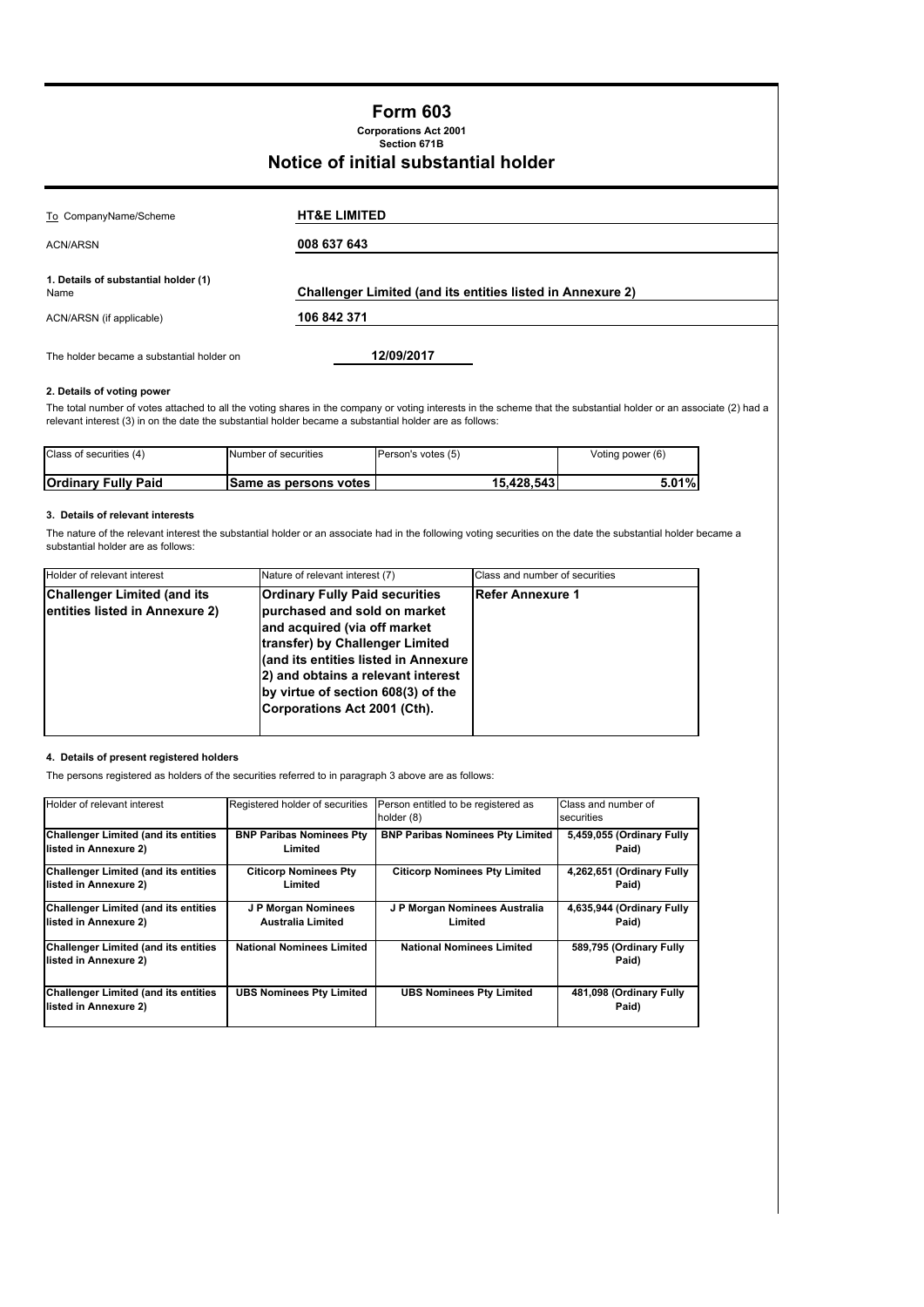### **5. Consideration**

The consideration paid for each relevant interest referred to in paragraph 3 above, and acquired in the four months prior to the day that the substantial holder became a substantial holder is as follows:

| <b>Holder of relevant interest</b> | Date of acquisition | Consideration (9) |          | Class and number of |
|------------------------------------|---------------------|-------------------|----------|---------------------|
|                                    |                     |                   |          | securities          |
|                                    |                     | Cash              | Non-cash |                     |
| Refer Annexure 2                   | lRefer              | Refer             |          | Refer               |
|                                    | <b>Annexure 1</b>   | l Annexure 1      |          | l Annexure 1        |

#### **6. Associates**

The reasons the persons named in paragraph 3 above are associates of the substantial holder are as follows: Name and ACN/ARSN (if applicable) Nature of association

| IN/A | IIA |
|------|-----|
|      |     |

### **7. Addresses**

The addresses of persons named in this form are as follows:

| Name                                                                  | Address                                  |
|-----------------------------------------------------------------------|------------------------------------------|
| <b>Challenger Limited (and its</b><br>lentities listed in Annexure 2) | Level 2, 5 Martin Place, Sydney NSW 2000 |

### **Signature**

| print name | <b>Andrew Brown</b> | capacity | <b>Company Secretary</b> |
|------------|---------------------|----------|--------------------------|
|            |                     |          |                          |
|            | tdoewnoun.          |          |                          |
| sign here  |                     | date     | 14/09/2017               |
|            |                     |          |                          |

#### **DIRECTIONS**

(1) If there are a number of substantial holders with similar or related relevant interests (eg. a corporation and its related corporations, or the manager and trustee of an equity trust), the names could be included in an annexure to the form. If the relevant interests of a group of persons are essentially similar, they may be referred to throughout the form as a specifically named group if the membership of each group, with the names and addresses of members is clearly set out in paragraph 7 of the form.

(2) See the definition of "associate" in section 9 of the Corporations Act 2001.

(3) See the definition of "relevant interest" in section s608 and 671B(7) of the Corporations Act 2001.

(4) The voting shares of a company constitute one class unless divided into separate classes.

(5) The total number of votes attached to all the voting shares in the company or voting interests in thescheme (if any) that the person or an associate has a relevant interest in.

(6) The person's votes divided by the total votes in the body corporate or scheme multiplied by 100.

#### (7) Include details of:

(a) any relevant agreement or other circumstances by which the relevant interest was acquired. If subsection 671B(4) applies, a copy of any document setting out the terms of any relevant agreement, and a statement by the person giving full and accurate details of any contract, scheme or arrangement, must accompany this form, together with a written statement certifying this contract, scheme or arrangement; and

(b) any qualification of the power of a person to exercise, control the exercise of, or influence the exercise of, the voting powers or disposal of the securities to which the relevant interest relates (indicating clearly the particular securities to which the qualification applies).

See the definition of "relevant agreement" in section 9 of the Corporations Act 2001.

(8) If the substantial holder is unable to determine the identity of the person (eg. if the relevant interest arises because of an option) write "unknown".

(9) Details of the consideration must include any and all benefits, money and other, that any person from whom a relevant interest was acquired has, or may, become entitled to receive in relation to that acquisition. Details must be included even if the benefit is conditional on the happening or not of a contingency. Details must be included of any benefit paid on behalf of the substantial holder or its associate in relation to the acquisitions, even if they are not paid directly to the person from whom the relevant interest was acquired.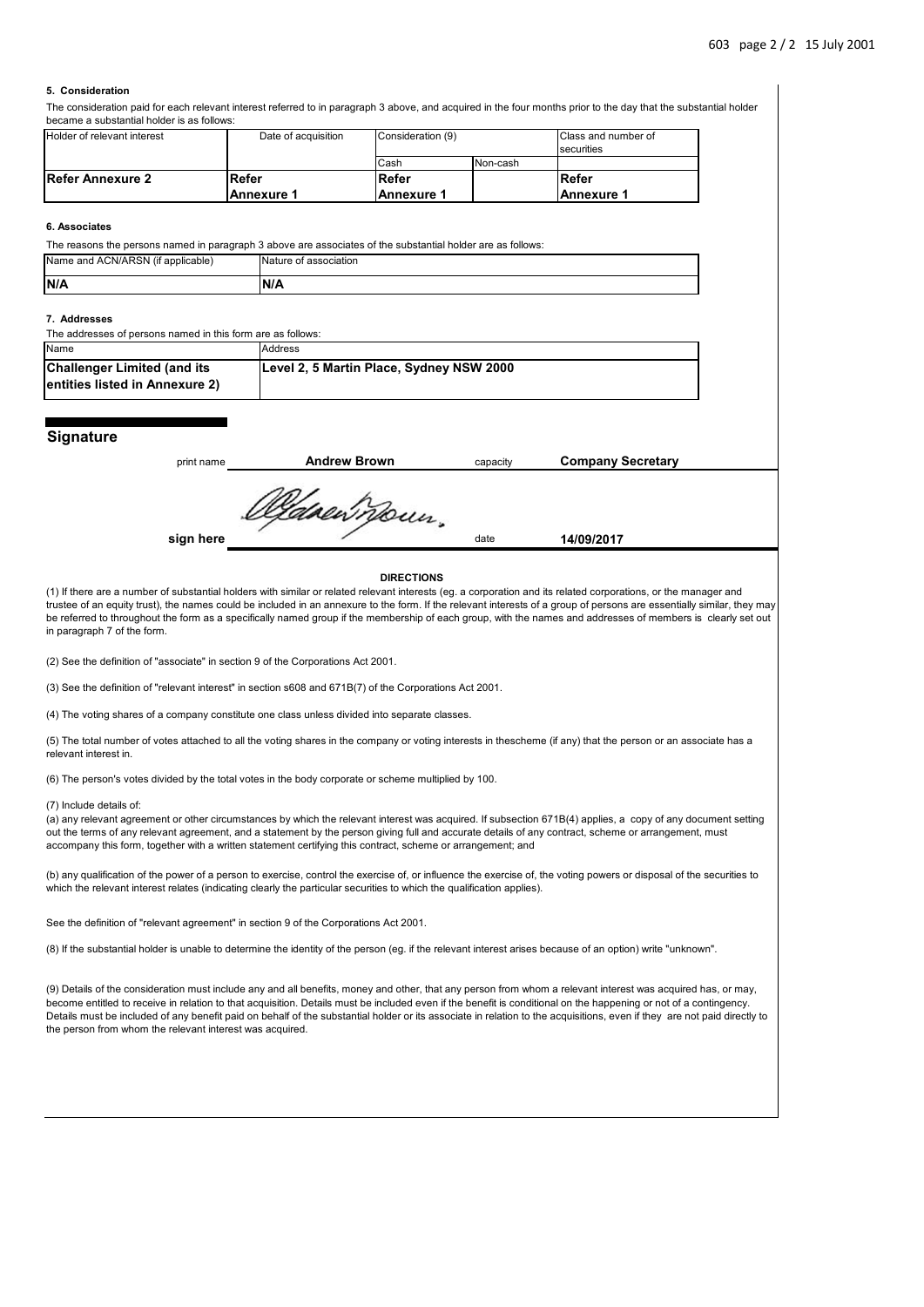Annexure 1 consists of 1 pages and is referred to in Form 603 signed by me and dated 14/09/2017

Oldsen Roun.

**Andrew Brown Company Secretary of Challenger Limited**

**Transactions: Company As at: 12/09/2017**

**Name/Scheme: Ht&E LIMITED (HT1) Class of security: Ordinary Fully Paid**

| Date of Change      | <b>Holder of relevant</b><br>interest | <b>Nature of Change</b> | <b>Consideration</b> | Number of<br><b>Securities</b> | <b>Person's Votes</b><br><b>Affected</b> |
|---------------------|---------------------------------------|-------------------------|----------------------|--------------------------------|------------------------------------------|
|                     | Challenger Limited (and its           |                         |                      |                                |                                          |
|                     | entities listed in Annexure           |                         |                      |                                |                                          |
| 12/05/2017 2)       |                                       | <b>Opening Balance</b>  |                      | 13,461,919                     | 13,461,919                               |
| 05/06/2017 as above |                                       | Sell                    | 20,809.93            | $-8,844$                       | 8,844                                    |
| 15/06/2017 as above |                                       | Buy                     | 308,633.00           | 130,000                        | 130,000                                  |
| 28/07/2017 as above |                                       | <b>Buy</b> - Transfer   | 2,848,130.56         | 1,112,551                      | 1,112,551                                |
| 01/09/2017 as above |                                       | Buy                     | 557,904.99           | 251,819                        | 251,819                                  |
| 07/09/2017 as above |                                       | Buy                     | 378,319.35           | 162,718                        | 162,718                                  |
| 07/09/2017 as above |                                       | Buy                     | 86,680.65            | 37,282                         | 37,282                                   |
| 07/09/2017 as above |                                       | Buy                     | 12,217.12            | 5,266                          | 5,266                                    |
| 07/09/2017 as above |                                       | Buy                     | 2,797.92             | 1,206                          | 1,206                                    |
| 11/09/2017 as above |                                       | Buy                     | 2,258.60             | 982                            | 982                                      |
| 11/09/2017 as above |                                       | Buy                     | 517.5                | 225                            | 225                                      |
| 12/09/2017 as above |                                       | Buy                     | 510,811.94           | 222,450                        | 222,450                                  |
| 12/09/2017 as above |                                       | Buy                     | 117,040.11           | 50,969                         | 50,969                                   |

Total Number of Securities 15,428,543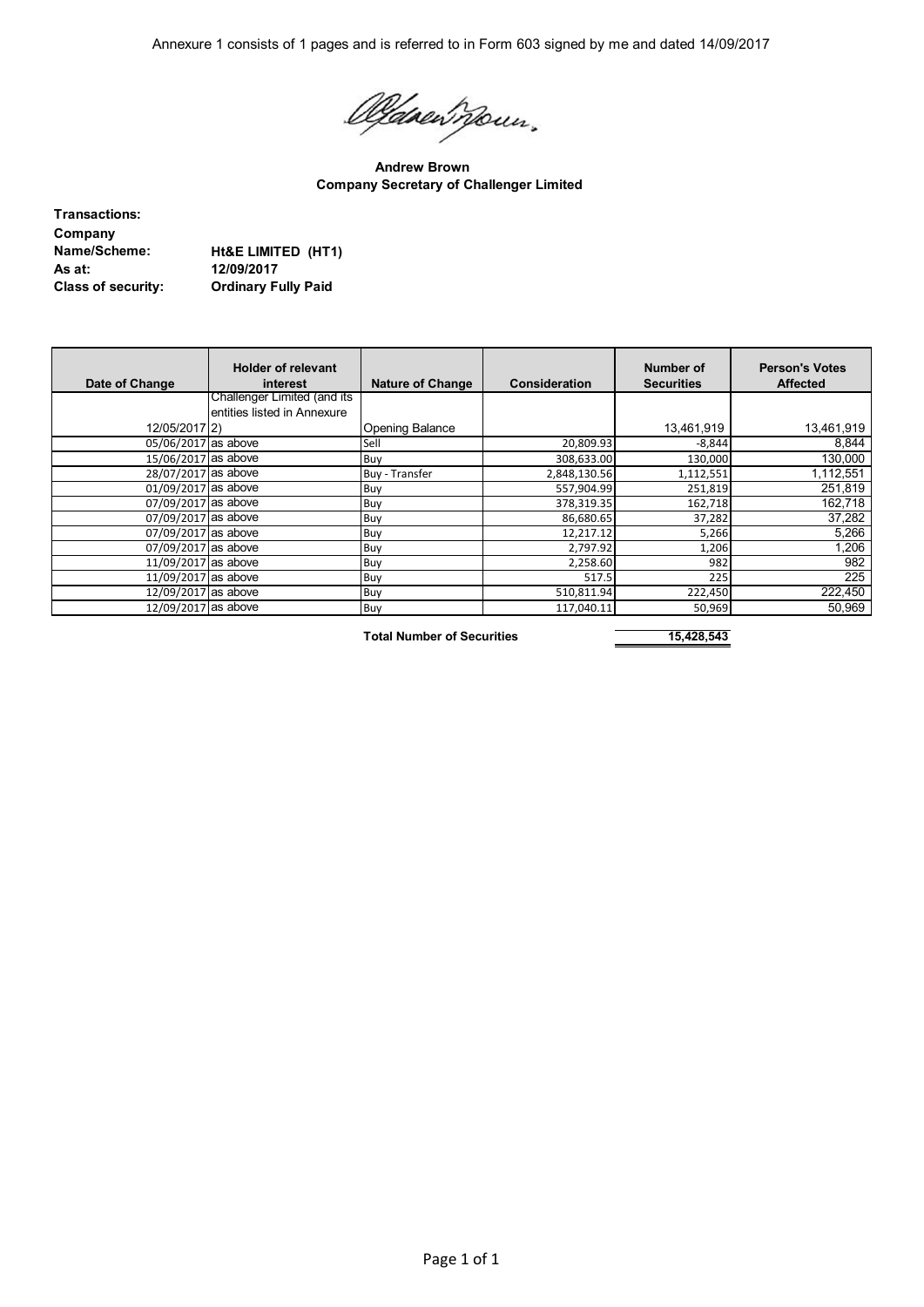This is page 1 of 5 of Annexure 2 referred to in ASIC Form 603 - Notice of initial substantial holder

Canewrown. Ŀ

| <b>Company Name</b>                                     | ACN /<br><b>Company No.</b> | <b>Country of</b><br><b>Incorporation</b> |
|---------------------------------------------------------|-----------------------------|-------------------------------------------|
| 255 FINANCE INVESTMENTS PTY LTD                         | 164 516 401                 | <b>AUSTRALIA</b>                          |
| <b>255 FINANCE PTY LTD</b>                              | 168 112 507                 | <b>AUSTRALIA</b>                          |
| <b>ACCURIUM HOLDINGS PTY LTD</b>                        | 158 242 936                 | <b>AUSTRALIA</b>                          |
| <b>ACCURIUM PTY LTD</b>                                 | 009 492 219                 | <b>AUSTRALIA</b>                          |
| AGRICULTURAL ASSET MANAGEMENT LIMITED                   | 08953424                    | <b>ENGLAND/WALES</b>                      |
| ALLFINE HOLDINGS PTY LTD                                | 100 231 918                 | <b>AUSTRALIA</b>                          |
| ALPHINITY INVESTMENT MANAGEMENT PTY LTD                 | 140 833 709                 | <b>AUSTRALIA</b>                          |
| <b>APPIA EUROPE LIMITED</b>                             | 6490323                     | ENGLAND/WALES                             |
| <b>APPIA FINANCE 2 LIMITED</b>                          | 6538054                     | <b>ENGLAND/WALES</b>                      |
| <b>APPIA FINANCE LIMITED</b>                            | 6490331                     | <b>ENGLAND/WALES</b>                      |
| <b>APPIA GROUP LIMITED</b>                              | 99865                       | <b>JERSEY</b>                             |
| <b>APPIA INVESTMENTS LIMITED</b>                        | 6490313                     | ENGLAND/WALES                             |
| ARDEA INVESTMENT MANAGEMENT PTY LTD                     | 132 902 722                 | <b>AUSTRALIA</b>                          |
| ARETE INVESTMENT PARTNERS PTY LTD                       | 167 156 961                 | <b>AUSTRALIA</b>                          |
| <b>AVENIR CAPITAL PTY LTD</b>                           | 150 790 355                 | <b>AUSTRALIA</b>                          |
| BENTHAM ASSET MANAGEMENT PTY LTD                        | 140 833 674                 | <b>AUSTRALIA</b>                          |
| CDPG AUSTRALIA PTY LIMITED                              | 124 498 095                 | <b>AUSTRALIA</b>                          |
| CDPG LUXEMBOURG HOLDINGS SARL                           | B 127717                    | <b>LUXEMBOURG</b>                         |
| <b>CDPG LUXEMBOURG II SARL</b>                          | B 127580                    | <b>LUXEMBOURG</b>                         |
| <b>CDPG LUXEMBOURG SARL</b>                             | B 127515                    | <b>LUXEMBOURG</b>                         |
| <b>CDPG MALTA LIMITED</b>                               | C 41110                     | <b>MALTA</b>                              |
| <b>CESCADE PTY LIMITED</b>                              | 096 097 399                 | <b>AUSTRALIA</b>                          |
| CFSG HOLDINGS NO 2 (VICTORIA) PTY LIMITED               | 107 601 605                 | <b>AUSTRALIA</b>                          |
| <b>CHALLENGER DIRECT PTY LTD</b>                        | 006 475 501                 | <b>AUSTRALIA</b>                          |
| CHALLENGER DIVERSIFIED PROPERTY DEVELOPMENT PTY LIMITED | 121 624 833                 | <b>AUSTRALIA</b>                          |
| CHALLENGER DPG FRANCE II SAS                            | 495 391 062                 | <b>FRANCE</b>                             |
| CHALLENGER DPG FRANCE SAS                               | 495 390 392                 | <b>FRANCE</b>                             |
| CHALLENGER EMERGING MARKET INFRASTRUCTURE FUND PTE. LTD | 200804361D                  | <b>SINGAPORE</b>                          |
| CHALLENGER EMERGING MARKET INFRASTRUCTURE FUND, L.P.    |                             | <b>CAYMAN ISLANDS</b>                     |
| CHALLENGER FINANCIAL SERVICES PTY LIMITED               | 087 464 131                 | <b>AUSTRALIA</b>                          |
| CHALLENGER FM 2 HOLDINGS PTY LIMITED                    | 080 036 657                 | <b>AUSTRALIA</b>                          |
| CHALLENGER FUNDS MANAGEMENT HOLDINGS PTY LIMITED        | 107 728 030                 | <b>AUSTRALIA</b>                          |
| CHALLENGER GROUP HOLDINGS LIMITED                       | 002 993 302                 | <b>AUSTRALIA</b>                          |
| <b>CHALLENGER GROUP PTY LIMITED</b>                     | 003 374 196                 | <b>AUSTRALIA</b>                          |
| CHALLENGER GROUP SERVICES (UK) LIMITED                  | 04244127                    | ENGLAND/WALES                             |
| CHALLENGER GROUP SERVICES PTY. LTD.                     | 085 657 307                 | AUSTRALIA                                 |
| CHALLENGER HOLDING VAGYONKEZELO KFT                     | 01-09-879644                | <b>HUNGARY</b>                            |
| CHALLENGER INVENTORY FINANCE SERVICING PTY LIMITED      | 107 706 810                 | <b>AUSTRALIA</b>                          |
| <b>CHALLENGER INVESTMENT PARTNERS LIMITED</b>           | 092 382 842                 | <b>AUSTRALIA</b>                          |
| CHALLENGER INVESTMENT SOLUTIONS MANAGEMENT PTY LTD      | 130 035 353                 | <b>AUSTRALIA</b>                          |
| CHALLENGER JAPAN HOLDINGS KABUSHIKI KAISHA              | 0100-01-182399              | <b>JAPAN</b>                              |
| CHALLENGER JAPAN HOLDINGS PTY LIMITED                   | 617 208 205                 | <b>AUSTRALIA</b>                          |
| CHALLENGER JAPAN KABUSHIKI KAISHA                       | 0100-01-182920              |                                           |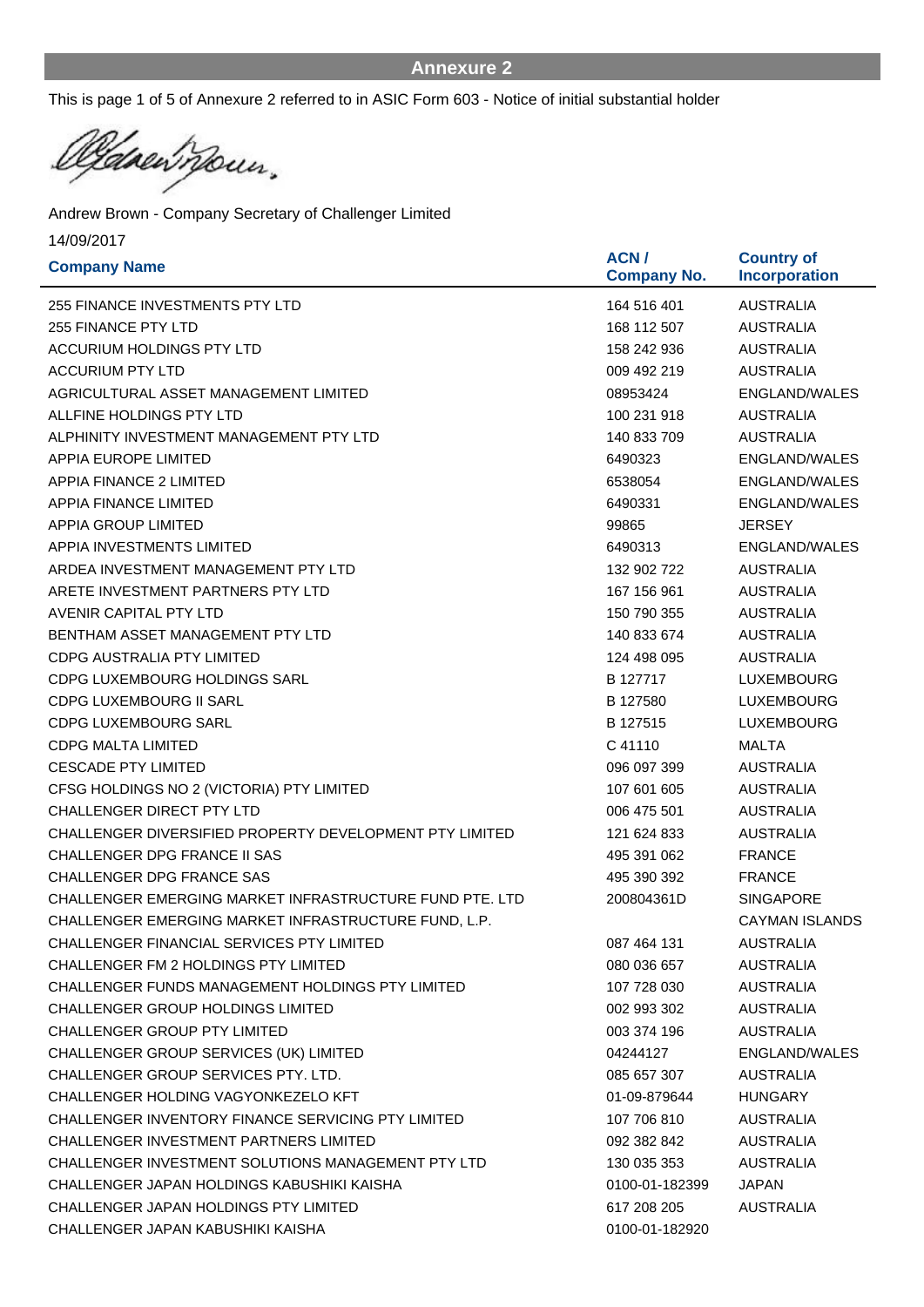This is page 2 of 5 of Annexure 2 referred to in ASIC Form 603 - Notice of initial substantial holder

Casen noun. Ŀ

| <b>Company Name</b>                                        | ACN /<br><b>Company No.</b> | <b>Country of</b><br><b>Incorporation</b> |
|------------------------------------------------------------|-----------------------------|-------------------------------------------|
| <b>CHALLENGER JERSEY I3 LIMITED</b>                        | 95120                       | JERSEY                                    |
| CHALLENGER KABUSHIKI KAISHA                                | 0100-01-182872              |                                           |
| CHALLENGER LBC TERMINALS HOLDING COMPANY LIMITED           | C41149                      | <b>MALTA</b>                              |
| <b>CHALLENGER LBC TERMINALS LIMITED</b>                    | C41150                      | <b>MALTA</b>                              |
| CHALLENGER LIFE CDI NOMINEES PTY LTD                       | 055 293 644                 | <b>AUSTRALIA</b>                          |
| CHALLENGER LIFE COMPANY HOLDINGS PTY LTD                   | 006 381 193                 | <b>AUSTRALIA</b>                          |
| CHALLENGER LIFE COMPANY LIMITED                            | 072 486 938                 | <b>AUSTRALIA</b>                          |
| CHALLENGER LIFE DEBT INVESTMENTS (EUROPE) LIMITED          | 07626067                    | ENGLAND/WALES                             |
| CHALLENGER LIFE FUND PROPERTY INVESTMENTS PTY LTD          | 161 212 693                 | <b>AUSTRALIA</b>                          |
| CHALLENGER LIFE INVESTMENTS UK LIMITED                     | 6067787                     | ENGLAND/WALES                             |
| <b>CHALLENGER LIFE NOMINEES NO.2 PTY LTD</b>               | 078 627 013                 | <b>AUSTRALIA</b>                          |
| <b>CHALLENGER LIFE NOMINEES NO.3 PTY LIMITED</b>           | 151 482 147                 | <b>AUSTRALIA</b>                          |
| CHALLENGER LIFE NOMINEES PTY LTD                           | 091 336 793                 | <b>AUSTRALIA</b>                          |
| CHALLENGER LIFE OFFSHORE INVESTMENTS LIMITED               | 105145                      | <b>JERSEY</b>                             |
| CHALLENGER LIFE SUBSIDIARY HOLDINGS LTD                    | 099 742 122                 | <b>AUSTRALIA</b>                          |
| <b>CHALLENGER LIMITED</b>                                  | 106 842 371                 | <b>AUSTRALIA</b>                          |
| CHALLENGER LUXEMBOURG HOLDING NO.1A SARL                   | B124890                     | LUXEMBOURG                                |
| <b>CHALLENGER LUXEMBOURG HOLDING NO.1B SARL</b>            | B124891                     | <b>LUXEMBOURG</b>                         |
| <b>CHALLENGER LUXEMBOURG HOLDING NO.2 SARL</b>             | B124889                     | <b>LUXEMBOURG</b>                         |
| CHALLENGER MANAGED INVESTMENTS (INTERNATIONAL) PTY LIMITED | 120 871 212                 | <b>AUSTRALIA</b>                          |
| CHALLENGER MANAGEMENT SERVICES (UK) LIMITED                | 06393787                    | ENGLAND/WALES                             |
| CHALLENGER MARGIN LENDING PTY LIMITED                      | 091 338 822                 | <b>AUSTRALIA</b>                          |
| CHALLENGER MBK EMERGING MARKET INFRASTRUCTURE FUND GP LTD  | WK-209744                   | <b>CAYMAN ISLANDS</b>                     |
| CHALLENGER MBK FUND MANAGEMENT PTE, LTD                    | 200804360M                  | <b>SINGAPORE</b>                          |
| CHALLENGER MORTGAGE MANAGEMENT PTY LTD                     | 087 271 109                 | <b>AUSTRALIA</b>                          |
| CHALLENGER NON-CONFORMING FINANCE PTY LTD                  | 107 725 486                 | <b>AUSTRALIA</b>                          |
| <b>CHALLENGER ORIGINATOR FINANCE PTY LIMITED</b>           | 095 085 466                 | <b>AUSTRALIA</b>                          |
| CHALLENGER PROPERTY ASSET MANAGEMENT PTY LTD               | 077 569 021                 | <b>AUSTRALIA</b>                          |
| CHALLENGER RETIREMENT AND INVESTMENT SERVICES LIMITED      | 115 534 453                 | <b>AUSTRALIA</b>                          |
| CHALLENGER SECURITISATION MANAGEMENT PTY LTD               | 100 346 898                 | <b>AUSTRALIA</b>                          |
| CHALLENGER SKYBRIDGE (CAPITAL II) INVESTMENT LLP           | OC338355                    | ENGLAND/WALES                             |
| CHALLENGER SKYBRIDGE (FUND SLP) JERSEY LIMITED             | 100742                      | <b>JERSEY</b>                             |
| CHALLENGER SKYBRIDGE (GP HOLDINGS) INVESTMENT LLP          | OC338388                    | ENGLAND/WALES                             |
| CHALLENGER SKYBRIDGE (GROUP) HOLDING COMPANY PTY LTD       | 130 888 327                 | <b>AUSTRALIA</b>                          |
| CHALLENGER SKYBRIDGE (HASTINGS) HOLDING COMPANY PTY LTD    | 130 888 274                 | <b>AUSTRALIA</b>                          |
| CHALLENGER SKYBRIDGE (HASTINGS) INVESTMENT LLP             | OC338387                    | ENGLAND/WALES                             |
| CHALLENGER SKYBRIDGE FUND (LP) JERSEY LIMITED              | 100741                      | <b>JERSEY</b>                             |
| CHALLENGER SPECIAL SERVICING PTY LIMITED                   | 107 707 415                 | AUSTRALIA                                 |
| CHALLENGER SPECIALISED FINANCE NO.2 PTY LTD                | 168 107 355                 | <b>AUSTRALIA</b>                          |
| CHALLENGER TREASURY LIMITED                                | 093 307 996                 | <b>AUSTRALIA</b>                          |
| <b>CHALLENGER UK TERMINALS LIMITED</b>                     | 95751                       | <b>JERSEY</b>                             |
| CHALLENGER WELCOME BREAK LIMITED                           | 99827                       | <b>JERSEY</b>                             |
| CHALLENGER WHOLESALE FINANCE HOLDINGS PTY LIMITED          | 087 284 240                 | <b>AUSTRALIA</b>                          |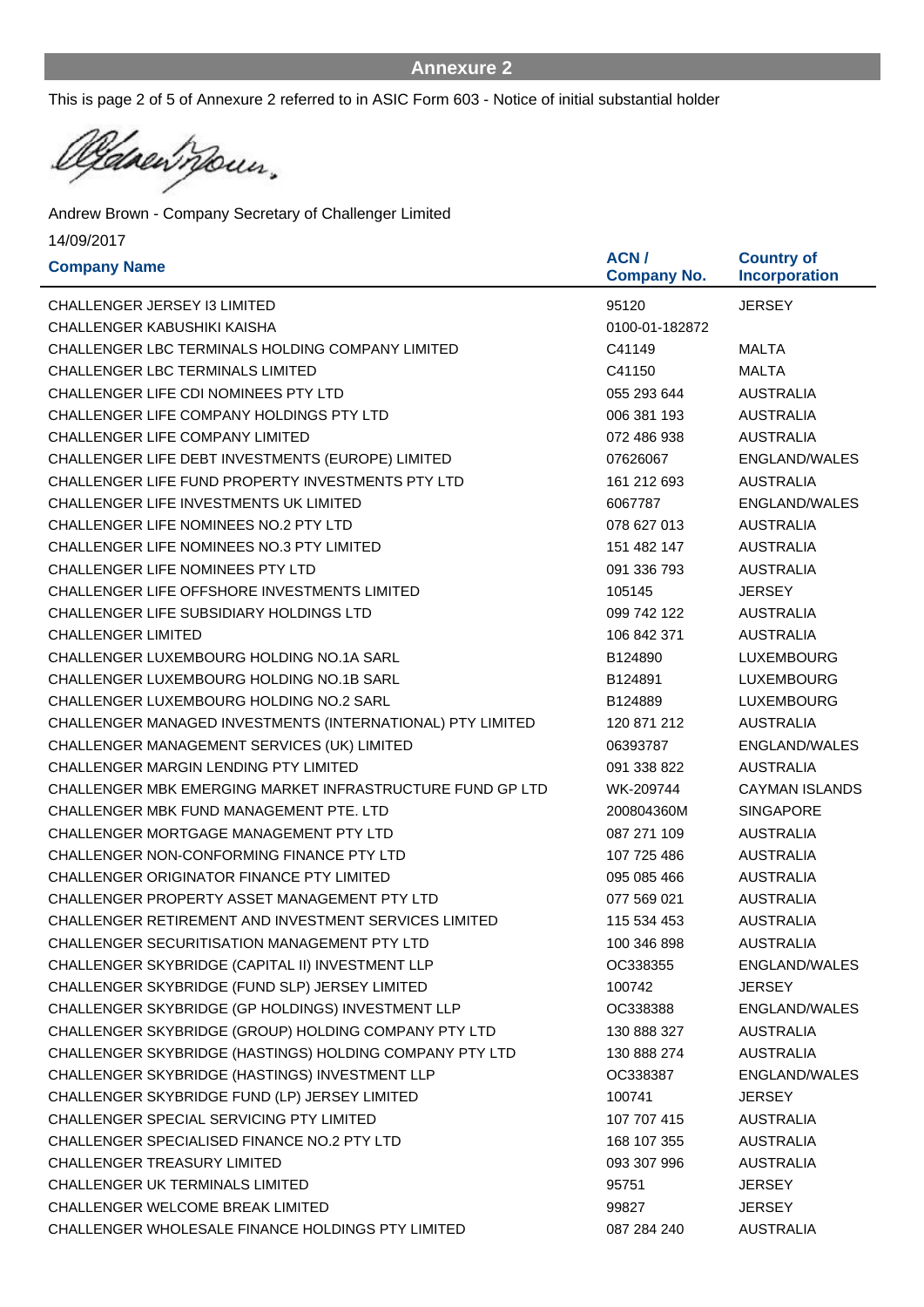This is page 3 of 5 of Annexure 2 referred to in ASIC Form 603 - Notice of initial substantial holder

Canewrown. Ŀ

| <b>Company Name</b>                                      | ACN /<br><b>Company No.</b> | <b>Country of</b><br><b>Incorporation</b> |
|----------------------------------------------------------|-----------------------------|-------------------------------------------|
| CHALLENGER WIND HOLDINGS PTY LIMITED                     | 151 496 061                 | <b>AUSTRALIA</b>                          |
| CLASHFERN INVESTMENTS (UK) LIMITED                       | 4558112                     | ENGLAND/WALES                             |
| CLS US HOLDINGS, LLC                                     | 5302598                     | UNITED STATES                             |
| <b>CPHIC INVESTMENTS PTY LTD</b>                         | 093 340 526                 | <b>AUSTRALIA</b>                          |
| <b>CSPP1 MAITLAND PTY LTD</b>                            | 122 460 968                 | <b>AUSTRALIA</b>                          |
| <b>CSPP1 MAVIS COURT PTY LTD</b>                         | 122 461 983                 | <b>AUSTRALIA</b>                          |
| FIDANTE PARTNERS HOLDINGS EUROPE LIMITED                 | 06172534                    | <b>ENGLAND/WALES</b>                      |
| FIDANTE PARTNERS (GUERNSEY) LIMITED                      | 40288                       | <b>GUERNSEY</b>                           |
| FIDANTE PARTNERS ALPHINITY HOLDINGS PTY LTD              | 140 716 016                 | <b>AUSTRALIA</b>                          |
| FIDANTE PARTNERS ARDEA HOLDINGS PTY LTD                  | 133 865 853                 | <b>AUSTRALIA</b>                          |
| FIDANTE PARTNERS ARETE HOLDINGS PTY LTD                  | 143 836 373                 | <b>AUSTRALIA</b>                          |
| FIDANTE PARTNERS AVENIR CAPITAL HOLDINGS PTY LTD         | 616 504 502                 | <b>AUSTRALIA</b>                          |
| FIDANTE PARTNERS BENTHAM HOLDINGS PTY LTD                | 140 715 573                 | <b>AUSTRALIA</b>                          |
| <b>FIDANTE PARTNERS EUROPE LIMITED</b>                   | 04040660                    | ENGLAND/WALES                             |
| FIDANTE PARTNERS GP US LLC                               | 5651702                     | <b>UNITED STATES</b>                      |
| FIDANTE PARTNERS HOLDINGS (GUERNSEY) LIMITED             | 43315                       | <b>GUERNSEY</b>                           |
| FIDANTE PARTNERS HOLDINGS PTY LIMITED                    | 123 318 650                 | <b>AUSTRALIA</b>                          |
| FIDANTE PARTNERS INVESTMENT FUNDS PUBLIC LIMITED COMPANY | 533320                      | <b>IRELAND</b>                            |
| FIDANTE PARTNERS KAPSTREAM HOLDINGS PTY LIMITED          | 123 319 460                 | <b>AUSTRALIA</b>                          |
| FIDANTE PARTNERS LENNOX HOLDINGS PTY LIMITED             | 616 975 565                 | <b>AUSTRALIA</b>                          |
| <b>FIDANTE PARTNERS LIMITED</b>                          | 002 835 592                 | <b>AUSTRALIA</b>                          |
| FIDANTE PARTNERS MERLON HOLDINGS PTY LTD                 | 140 715 662                 | <b>AUSTRALIA</b>                          |
| FIDANTE PARTNERS METISQ HOLDINGS PTY LTD                 | 143 376 961                 | <b>AUSTRALIA</b>                          |
| FIDANTE PARTNERS NOVAPORT HOLDINGS PTY LTD               | 140 715 797                 | <b>AUSTRALIA</b>                          |
| FIDANTE PARTNERS R&M HOLDINGS PTY LIMITED                | 152 375 436                 | <b>AUSTRALIA</b>                          |
| <b>FIDANTE PARTNERS SERVICES LIMITED</b>                 | 119 605 373                 | <b>AUSTRALIA</b>                          |
| FIDANTE PARTNERS TEMPO HOLDINGS PTY LTD                  | 167 321 262                 | <b>AUSTRALIA</b>                          |
| <b>FIDANTE PARTNERS US LLC</b>                           | 5651705                     | UNITED STATES                             |
| FIDANTE PARTNERS WAVESTONE HOLDINGS PTY LIMITED          | 133 626 276                 | <b>AUSTRALIA</b>                          |
| FIDANTE PARTNERS WHITEHELM HOLDINGS PTY LTD              | 169 043 903                 | <b>AUSTRALIA</b>                          |
| FIDANTE PARTNERS WYETREE LIMITED                         | 09387239                    | ENGLAND/WALES                             |
| GASVALPO S.A.                                            | 96.960.800-6                | <b>CHILE</b>                              |
| <b>GREENCAPE CAPITAL PTY LTD</b>                         | 120 328 529                 | AUSTRALIA                                 |
| <b>GV CAYMAN COMPANY LIMITED</b>                         | OG-206918                   | <b>CAYMAN ISLANDS</b>                     |
| GV CHILE HOLDING LIMITADA                                | 124311723611675 CHILE       |                                           |
| <b>GV CHILE LIMITADA</b>                                 | 124301725311696             | <b>CHILE</b>                              |
| GV JERSEY HOLDING COMPANY LIMITED                        | 100293                      | <b>JERSEY</b>                             |
| <b>GV JERSEY TRUSTEE COMPANY LIMITED</b>                 | 100294                      | <b>JERSEY</b>                             |
| GV JERSEY TRUSTEE COMPANY NO. 2 LIMITED                  | 100367                      | <b>JERSEY</b>                             |
| HOWARD COMMERCIAL LENDING PTY LTD                        | 000 033 143                 | <b>AUSTRALIA</b>                          |
| KUDU INVESTMENT MANAGEMENT LLC                           | 1231609                     | UNITED STATES                             |
| KUDU INVESTMENT PARTNERS I, LP                           | 47-2497501                  | UNITED STATES                             |
| KUDU INVESTMENTS GP LLC                                  | 1244682                     | UNITED STATES                             |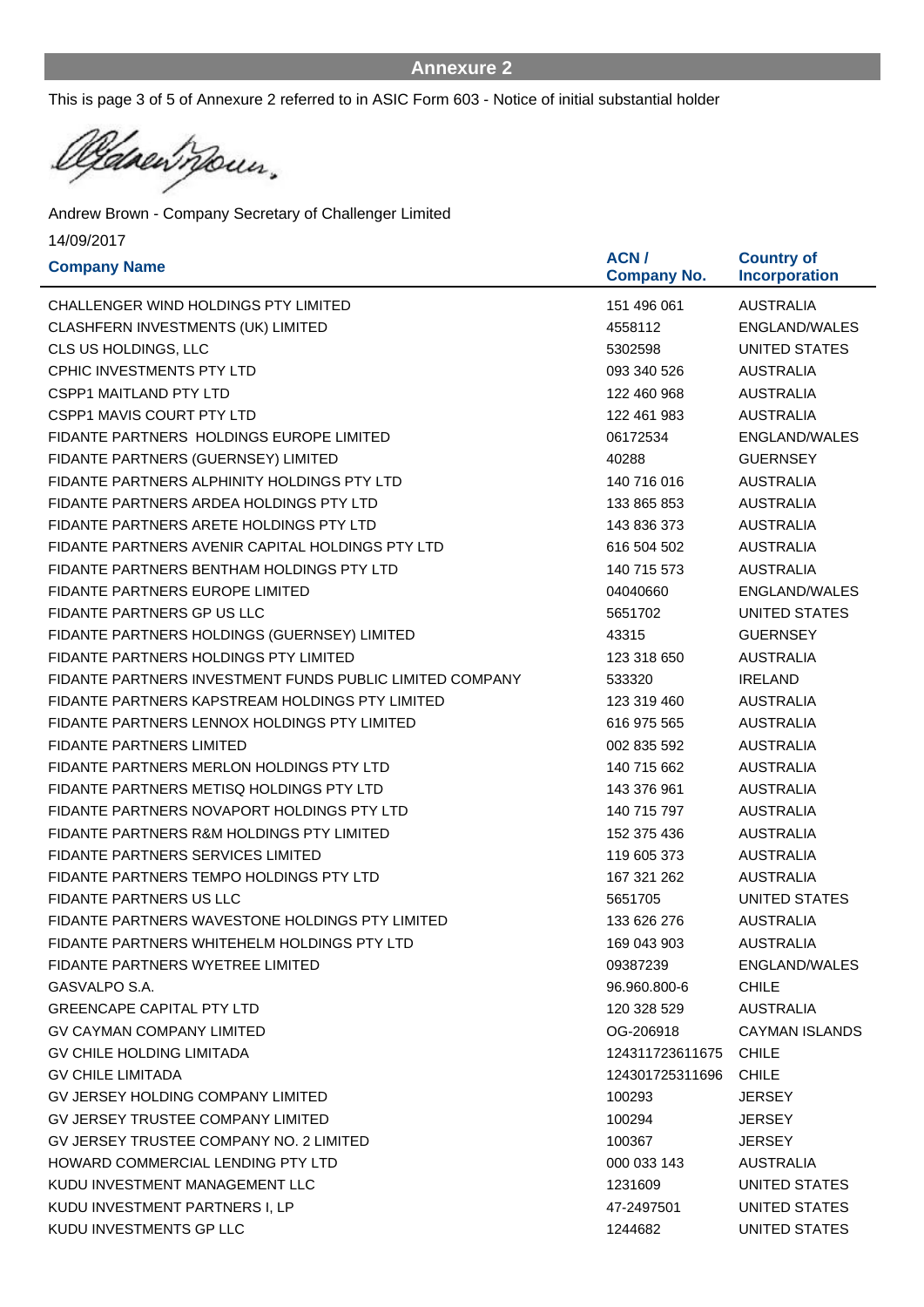This is page 4 of 5 of Annexure 2 referred to in ASIC Form 603 - Notice of initial substantial holder

Casen Moun. Ŀ

| <b>Company Name</b>                                                       | ACN /<br><b>Company No.</b> | <b>Country of</b><br><b>Incorporation</b> |
|---------------------------------------------------------------------------|-----------------------------|-------------------------------------------|
| LANV PTY LTD                                                              | 147 224 502                 | <b>AUSTRALIA</b>                          |
| LBC TANK TERMINALS (JERSEY) LIMITED                                       | 97371                       | <b>JERSEY</b>                             |
| LEASE COLLATERAL NO.2 PTY LTD                                             | 168 112 481                 | <b>AUSTRALIA</b>                          |
| LEASE COLLATERAL PTY LTD                                                  | 168 112 472                 | <b>AUSTRALIA</b>                          |
| LEASE FUNDING MANAGEMENT PTY LTD                                          | 168 112 490                 | <b>AUSTRALIA</b>                          |
| LENNOX CAPITAL PARTNERS PTY LIMITED                                       | 617 001 966                 | <b>AUSTRALIA</b>                          |
| MAITLAND NOMINEE HOLDINGS PTY LIMITED                                     | 122 853 114                 | <b>AUSTRALIA</b>                          |
| MAVIS COURT DEVELOPMENT CO PTY LTD                                        | 124 112 956                 | <b>AUSTRALIA</b>                          |
| <b>MAWBURY PTY LIMITED</b>                                                | 096 097 479                 | <b>AUSTRALIA</b>                          |
| MERLON CAPITAL PARTNERS PTY LTD                                           | 140 833 683                 | <b>AUSTRALIA</b>                          |
| METISQ CAPITAL HOLDINGS PTY LTD                                           | 158 011 351                 | <b>AUSTRALIA</b>                          |
| <b>METISQ CAPITAL PTY LTD</b>                                             | 104 642 613                 | <b>AUSTRALIA</b>                          |
| METISQ CAPITAL SINGAPORE PTE, LTD.                                        | 200604549G                  | <b>SINGAPORE</b>                          |
| METISQ LIBRA GREATER CHINA EQUITY FUND LTD.                               | WK-237319                   | <b>CAYMAN ISLANDS</b>                     |
| MIR GREATER CHINA PTE LTD                                                 | 200715836D                  | <b>SINGAPORE</b>                          |
| MIR LIBRA CAPITAL MANAGEMENT LTD                                          | 236748                      | CAYMAN ISLANDS                            |
| NOVAPORT CAPITAL PTY LTD                                                  | 140 833 656                 | <b>AUSTRALIA</b>                          |
| OAKLANDS HILL PTY LTD                                                     | 149 814 559                 | <b>AUSTRALIA</b>                          |
| OAKLANDS HILL WIND FARM PTY LTD                                           | 126 595 935                 | <b>AUSTRALIA</b>                          |
| OFFSHORE REINSURER (BERMUDA) COMPANY LIMITED                              | 51746                       | <b>BERMUDA</b>                            |
| <b>OIKOS LIMITED</b>                                                      | 2705354                     | <b>ENGLAND/WALES</b>                      |
| <b>OIKOS STORAGE LIMITED</b>                                              | 315280                      | ENGLAND/WALES                             |
| RESIDENTIAL REAL ESTATE TOTAL RETURN OPPORTUNITIES FUND LTD.              | 212456                      | <b>CAYMAN ISLANDS</b>                     |
| RESIDENTIAL REAL ESTATE TOTAL RETURN OPPORTUNITIES MASTER FUND L.P. 27263 |                             | <b>CAYMAN ISLANDS</b>                     |
| RESONANCE ASSET MANAGEMENT LIMITED                                        | 09028327                    | <b>ENGLAND/WALES</b>                      |
| <b>SABRAND LIMITED</b>                                                    | 126677                      | <b>CYPRUS</b>                             |
| STRUCTURED CREDIT RESEARCH LLP                                            | OC328062                    | ENGLAND/WALES                             |
| <b>TALAVERA HERRING PTY LIMITED</b>                                       | 086 068 984                 | <b>AUSTRALIA</b>                          |
| TEMPO ASSET MANAGEMENT PTY LTD                                            | 167 321 637                 | <b>AUSTRALIA</b>                          |
| THE LIBERTY GROUP CONSORTIUM PTY LTD                                      | 082 564 289                 | <b>AUSTRALIA</b>                          |
| <b>TLG SERVICES PTY LIMITED</b>                                           | 092 500 608                 | <b>AUSTRALIA</b>                          |
| <b>TLGH PTY LIMITED</b>                                                   | 092 927 467                 | <b>AUSTRALIA</b>                          |
| TRE DATA CENTRES CANBERRA PTY LTD                                         | 141 881 227                 | <b>AUSTRALIA</b>                          |
| US LLC HOLDINGS PTY LTD                                                   | 130 888 292                 | <b>AUSTRALIA</b>                          |
| US LLC INVESTMENTS LLC                                                    | 36-4811214                  | UNITED STATES                             |
| WATER VENTURES LIMITED                                                    | 09592184                    | ENGLAND/WALES                             |
| <b>WATERFORD COUNTY PTY LIMITED</b>                                       | 122 853 089                 | <b>AUSTRALIA</b>                          |
| WAVESTONE CAPITAL PTY LIMITED                                             | 120 179 419                 | <b>AUSTRALIA</b>                          |
| <b>WELCOME BREAK CAYMAN LIMITED</b>                                       | FC027450                    | CAYMAN ISLANDS                            |
| WELCOME BREAK GROUP HOLDINGS LIMITED                                      | FC027451                    | <b>CAYMAN ISLANDS</b>                     |
| <b>WELCOME BREAK GROUP LIMITED</b>                                        | 03147949                    | ENGLAND/WALES                             |
| WELCOME BREAK HOLDINGS (1) LIMITED                                        | 04099287                    | ENGLAND/WALES                             |
| WELCOME BREAK HOLDINGS (2) LIMITED                                        | 04379574                    | ENGLAND/WALES                             |